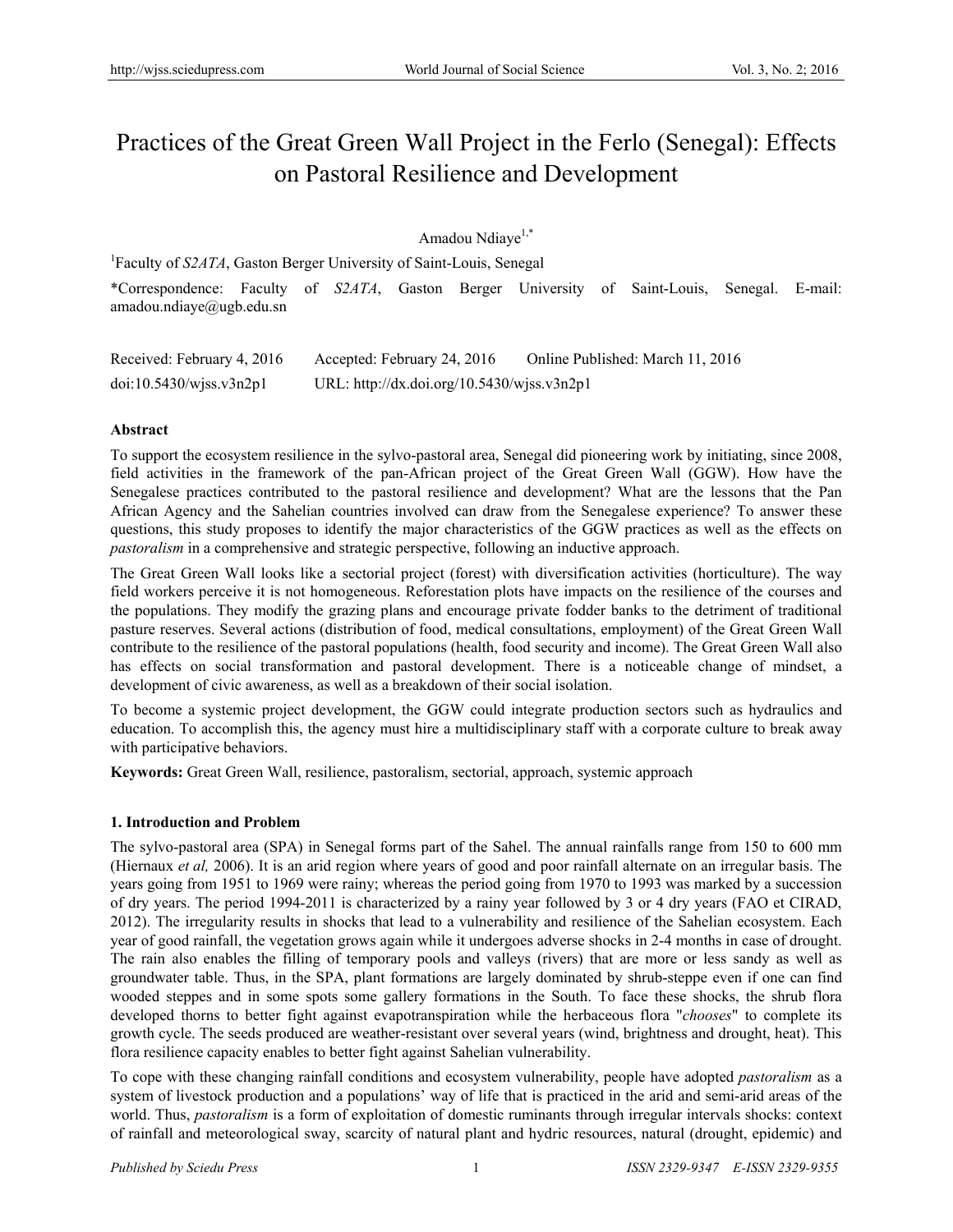anthropogenic risks (conflicts, competition for access the resources, brush fire, etc.). Recent estimates indicate that 50 millions of the pastoralists and agro-pastoralists are located in sub-Saharan Africa (Toure and All, 2012). In West Africa, pastoral systems provide over 80% of the rural people's income, and they represent an important source of milk and meat for the urban people (Toure and All, 2012).

Pastoral practices are primarily based on the choice of the animals' races, knowledge of the flora (partiality, toxicity, drug virtue, rarity / abundance), the characterization of surface water and groundwater points, habitat and camps' development, the zoning of pastures (close, medium, remote and reserve), traditional veterinary sciences, the composition of herds, the selection of the genetic potential of livestock breeds, production, the production and preservation of milk, the exploitation of other forest resources (picking), social relations, exchange (barter), etc. These resilient traditional practices also take into account other anthropogenic risks (conflicts, tribal lineage, competition, complementarities). They are designed based on a mobility strategy that enables to respectively face the cyclical resource scarcity as well as natural disasters (drought, flood, epidemic) and anthropogenic (conflicts, bush fire, etc.) risks.

The drought of 1970 has resulted in the worsening of shocks and the vulnerability of ecosystems. The government responded by setting up development projects. In the SPA, these projects have been implemented on a sectorial approach:

- Animal health and breeding: the fight against epizootic diseases, livestock backup, and vaccination park.
- Hydraulics: Boreholes and pastoral wells, ponds' development
- Forestry: reforestation and development of areas, recovery / restoration of soils.

This sector-based approach (livestock, hydraulics, water and forests) puts the focus on supporting ecosystem and animal resilience. It does not take into account the pastoral practices and thus optimally ignored the vulnerability and resilience of populations. These projects were first implemented in an authoritarian way before using a participatory approach. However, the analysis of the interaction system of the development projects reveals that the "participatory model" results in a development of *participative* behavior among stakeholders and a *participationist* one among beneficiaries (Ndiaye, 2013).

Despite the efforts made, climate change is likely to exacerbate and intensify the frequency and magnitude of droughts and desertification, and the scarcity of water sources and plant resources. They increase the vulnerability of ecosystems and populations in times of conflict, insecurity and political instability in the Sahel with adverse effects on the socio-economic field (low income, malnutrition, poor access to health care) and the socio-political one (generation gap, robbery of cattle, idleness, religious indoctrination, etc.).

It is in this context of global change that the African Union has decided to set up the Great Green Wall (GGW) in 2007. The GGW, with its paradigmatic and fussy context, was supported by the strong and affirmed political will of some leaders, including the then-President of Senegal. This political led to a quick establishment of an agency and field activities in the winter of 2008. Today, a Pan-African Agency of the Green Belt is operational and some Sahelian countries (Chad, Burkina Faso) have begun carryout out field actions.

Which lessons can APGMV (Pan-African Agency for the Great Green Wall) and the involved Sahelian countries learn from the Senegalese experience? To what extent have the GGW practices in Senegal contributed to the resilience and the pastoral development?

Today, the International Community agrees on the need to develop strategies for socio-political stability and the strengthening of pastoral resilience in the Sahel region to deal with the vulnerability of breeders, livestock and routes (water, pasture, and corridors). *Pastoralism* has been retained as a strategy for resilience, development and socio-political stability. Beyond the projects of the ECOWAS (Economic community of West African states), the WAEMU (West African Economic Monetary Union), and the Permanent Interstate Committee for Drought Control in the Sahel (CILSS**)**, the project CILSS **/** SIPSA **(**Information System on Pastoralism in the Sahel) and the international certificate of transhumance, the African Union has adopted a strategic framework for pastoralism in Africa in October 2010. In addition, the frameworks of actions have been shared at the regional Ministerial Symposium on pastoral breeding in Chad (in May 2013) and at the high-level Forum on pastoralism in Mauritania (October 2013). The Declaration of Ndjamena and the Declaration of Nouakchott express the consensus of the major international actors and donors (World Bank, African Development Bank, European Union) and reiterate their commitment to *pastoralism*. Thus, the international community agrees that *pastoralism* is a strategy of development and socio-political stability as well as a means to build resilience.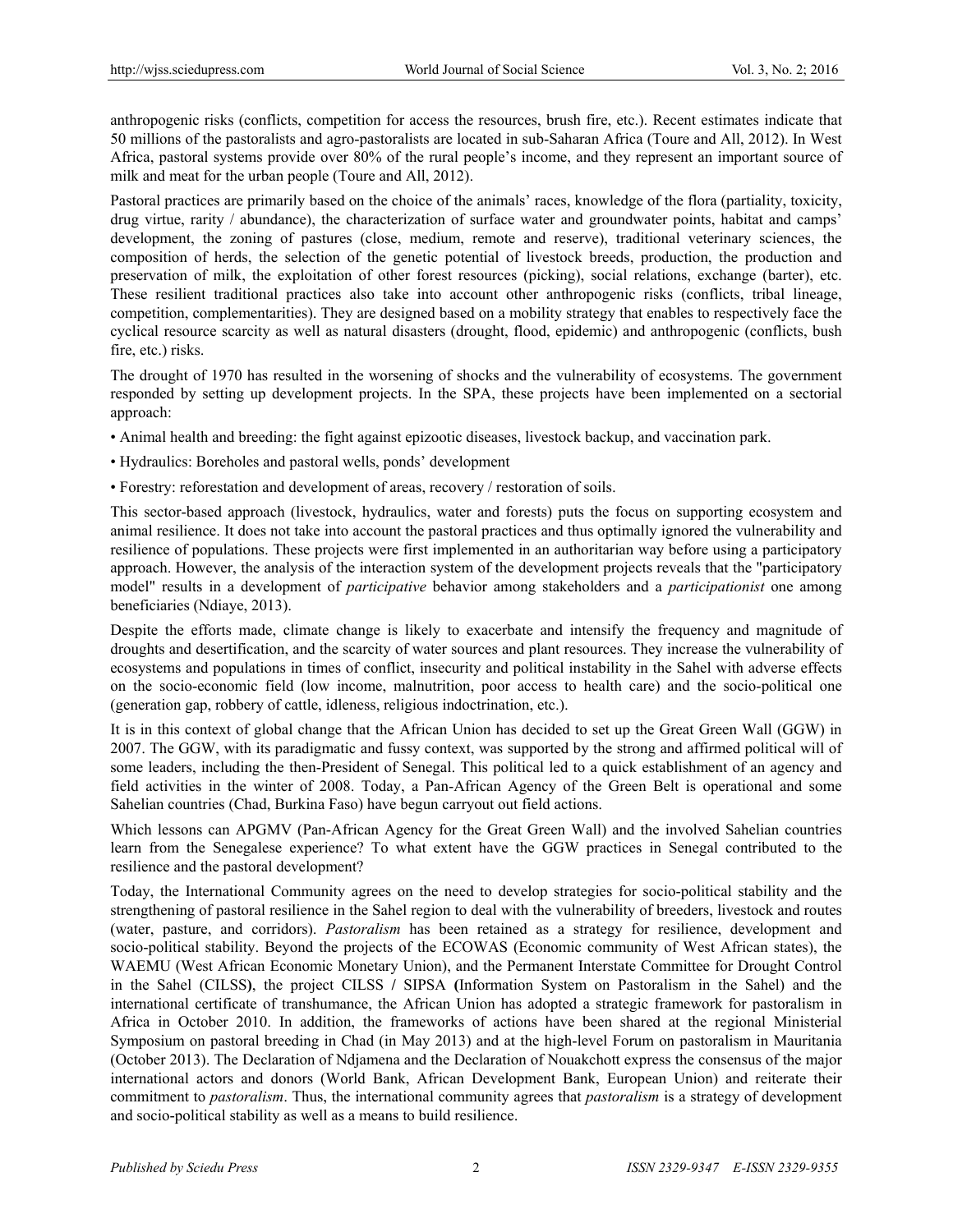How do ecosystem restoration actions contribute to the resilience of Sahelian rangelands and populations? To address this question, the study has been conducted on the basis of field works of the Green Belt in the sylvo-pastoral area in Senegal?

The general objective of this study is to determine the effects of the practices of the Great Green Wall in Senegal on resilience and pastoral development. The following specific objectives have been set:

- describe the organization and the implementation of the actions of the GGW
- determine how the field staff and the populations respectively perceive the project and the actions of the GGW
- identify the effects of actions on *pastoralism*
- analyze practices in the field and the effects from a resilience and pastoral development perspective.

#### **2. Methodology**

An inductive methodology, essentially based on the collection and analysis of qualitative data, was set up.

To collect the data, several site visits were done. These visits helped make observations and group or non-formal and informal individual or group interviews in the Great Green Wall's reserve. Interviews were held with people acting for the development of the area and the residents.

A total of 15 stakeholders were interviewed. They include seven agents of the GGW, the head of the departmental Service of water affairs and forests, two agents of the veterinary service, the Prefect and two former agents of the German forestry project. Moreover, a focus group was created with the team of PASA LOUMAKAF (Assistance Project Program for Food Security).

As far as the local populations are concerned, interviews were conducted with the direct and indirect beneficiaries. The first group includes the members of the Female Empowerment Group (FEG), the rangers of the reforestation plots and young workers in plant nurseries.

"Indirect beneficiaries" comprise 45 local cattle breeders, 9 transhumant families in their camps and stakeholders of the area's weekly markets (3 mobile phone chargers, 6 shoemakers and shoeshine boys and 10 traders) and sheet metal workers (Widou and Labgar) working at the boreholes.

The two themes addressed during these interviews are the practices of the Great Green Wall on the one hand and secondary effects on the other. Concerning the practices, the questions asked include the missions and strategies of the Green Belt, its organization and field operations, and its activities and prospects. The theme of secondary effects focused on the everyday life and local dynamics (food, social relationship, income), pastoral land development, pastoral practices (water, grazing, movement, harvest of fruit, predator), the cattle (production and productivity, animal health, income), ecosystems and the environment (climate change, evaluation of the carbon footprint).

For a better understanding of these data, a content analysis (categories of actions and effects) was performed. It enabled to identifying the identification of strategies (liability, organization, approaches, etc.), characterizing the intervention (perception of the stakeholders, communication, relationship and conflict management) and identifying the relationship between the actions of the GGW and **pastoralism**. For this purpose, EXCEL tables were developed. One category was entered in each column. Then sorting outs, checks and arbitrations were carried out to better identify sectors and their eventual impacts on *pastoralism*.

## **3. Results**

This section first presents the basic organization and the perception of stakeholders on the GGW and then the sector-based actions (respectively forestry, horticulture and others) and their effects.

#### **a. Field organization and perceptions**

The Agency of the Great Green Wall in Senegal works at the basis with a shared staff and its own personnel. The National Agency of the Great Green Wall (NAGGW) has signed an agreement with the Directorate of Water, Forest, Hunting and Soil Conservation (DWFHS) to use its agents in forest stations crossed by the Green Wall. Thus, the NAGGW shares 5 agents with the service of water affairs and forests. These agents continue to have a dual mission of actions' management of the NAGGW and forest police.

The GGW Agency's own staff consists of a forest technician posted to Mbar Toubab (under the supervision of the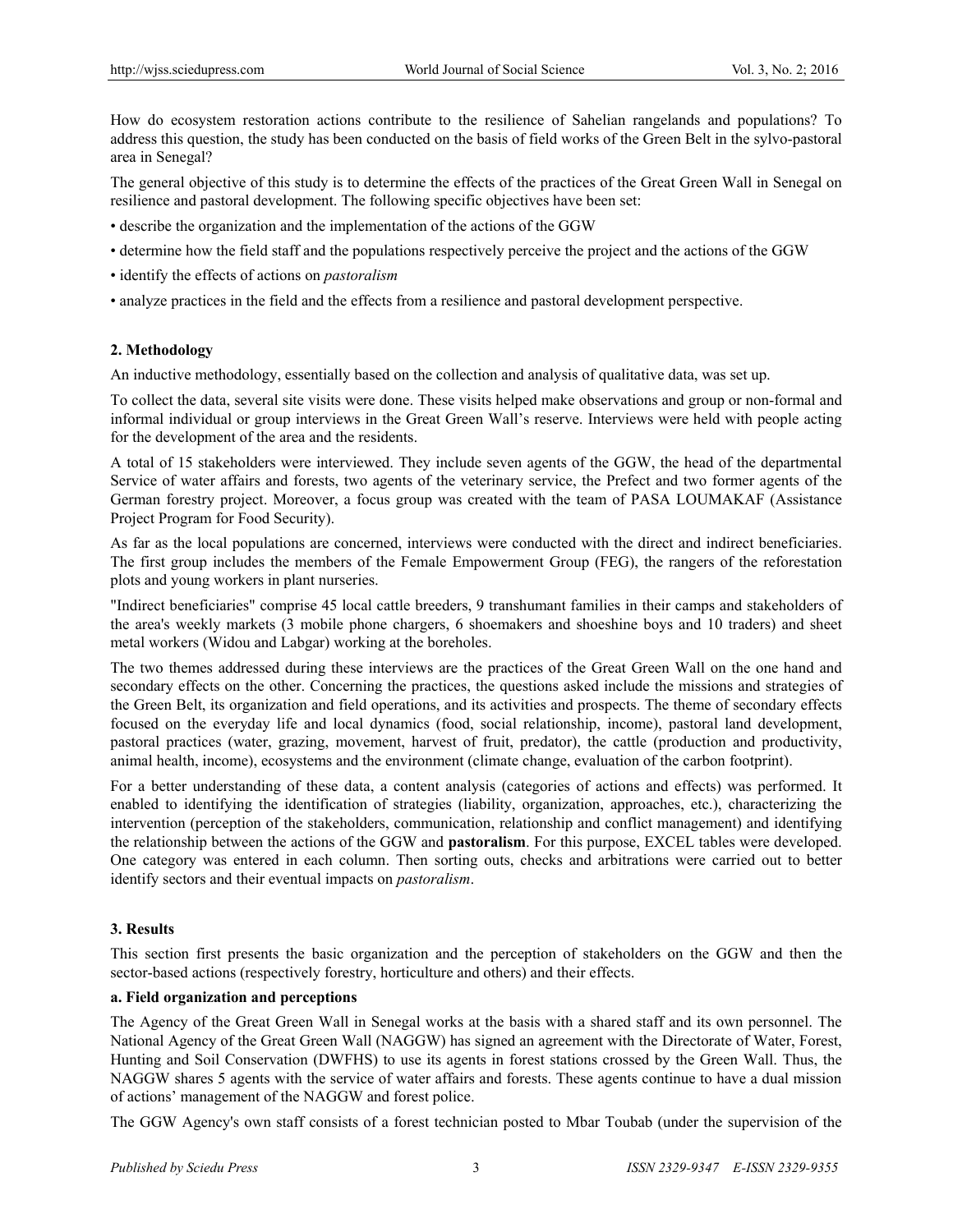SYER Post's Chief) and horticultural technicians in the four rural communities (Mbar Touba, Widou Thiengolly, Téssekré, Labgar, louguéré Thiolly).

In the field of the Senegalese SPA, forest officers have the same paradigmatic perception of the GGW's project. All the GGW's officers encountered continue to believe that the GGW is a "*project to stop the desert's advance in the North.*" For them, it is necessary to build a *"Tree wall that would bring back the rain*." Some consider themselves as "*mere executives of the orders of their higher hierarchy*" of the Agency of the Green Wall. They notice that there is no coordination meeting between agents of the Green Wall, except when the plant nurseries period gets closer. They even wonder whether their quarterly reports '*are exploited*" by the authorities. They denounced "t*he lack of information and the physical absence of the authorities.*"

In the pastoral perspective of this study, perceptions of other actors have been identified. The authorities of the territorial administration are convinced that the Green Wall has economic development ("*production of milk, meat, leather and even vegetable products*" and infrastructure development ("rural roads to open up, 32 boreholes and other infrastructures ") dimensions. For them, the GGW will bring peace in the area. "*Over 3 years, I have witnessed only one crisis meeting concerning the Great Green Wall's Agency, "*said the Prefect*.* 

The veterinary service agents are convinced that there is no link between the GGW and cattle breeding Department Service. For them, the GGW does not take into account the water shortage issue that is fundamental in the area. Some veterinary service agents (IDSV- Linguere) would like the agency of the Green Wall to involve them in their activities. The agents of some of the pastoral breeding development projects (PASA Loumakaf) believe that the Green Wall project is incompatible with their projects. Many agents believe that "*there is a lack of coordination between projects in the area*."

Beyond the perception, the field agents have been implementing actions in several sectors.

#### **b. Forestry Sector and** *pastoralism*

The forest sector is the main sector of intervention of the GGW. The objective is to set up reforestation plots the areas of which have varied over time. A plot covers has a minimum 200 hectares surface. All the rural communities (Mbar Toubab, Téssékré, Labgar and Louguéré Thiolly) have their own reforestation plots. Reforestation activities began in 2008 in the rural community of Téssekré (Widou Thiengoly) with 4 plots of 500 hectares including one with no fence. As of 2009, the number of plots has been increasing in the other rural communities without being provided with fences. For example, none of the four reforested plots with a surface of 500 hectares, 650 hectares and 750 hectares had a fence. In the rural area of Labgar, only of the 04 reforested plots identified had a fence. This fenced plot was reforested in September 2009 in collaboration with the French and Senegalese armies, EIFFAGE and TOTAL. Yet, in the community of Mbar Toubab where reforestation activities only began in 2010, there are 07 plots 06 of which have fences. In this area, activities are carried out through a partnership with SOUKEYA, a Japanese organization. Over all, half of the plots (10 out of 20) have fences: Widou Thiengoly (4 out of 5), Mbar Toubab (6out of 7) Labgar (1 out of 4), Louguéré Thiolly (0 out of 5).

The setting up of these plots is normally subject to a process. The sites to be reforested are proposed by the village Chiefs after the approval of the villagers. The geographical coordinates (identified by GPS) of the proposed plots are then submitted for evaluation/ appreciation to the National Directorate of the Agency of the Great Green Wall for validation or invalidation in case their dimensions extend beyond the designated area. If the site laid out is validated, the Rural Council is associated in the approval process. It should make sure local people are not displaced to set up plots. Theoretically, each plot should be surrounded by firewalls, be it fenced or not.

Beyond their adaptation to the Sahelian climate, the choice of species to reforest rests depends on two factors: they should not be comestible for animals and they should have a forestry importance (production of gum arabic and fruit production). Thus, five species have been retained: *Acacia radiana, Acacia senegal, Acacia seyal, Balanites aegyptiacaand Zyziphus mauritiana* 

For the management of activities, a yearly coordinating meeting is summoned (the "only" one according to the agents' report) during the month of May. After that meeting, plant nurseries are set up to allow the plants to grow and be ready for reforestation by the month of August. The weeding and the opening of firewalls are done in October.

The planting in lines has been retained as a type of sowing because it enables "*an increase of the density.*" At the beginning, the distance between plants was  $5 \times 5$ . Today it is reduced to  $5 \times 10$ . However, we notice that the less than two years old plots are always replenished, especially *"those planted by students who lack experience (agents report)* (Mbar Toubab). Elsewhere (Louguéré Thiolly), it is noticeable that the distances are not respected. *"The*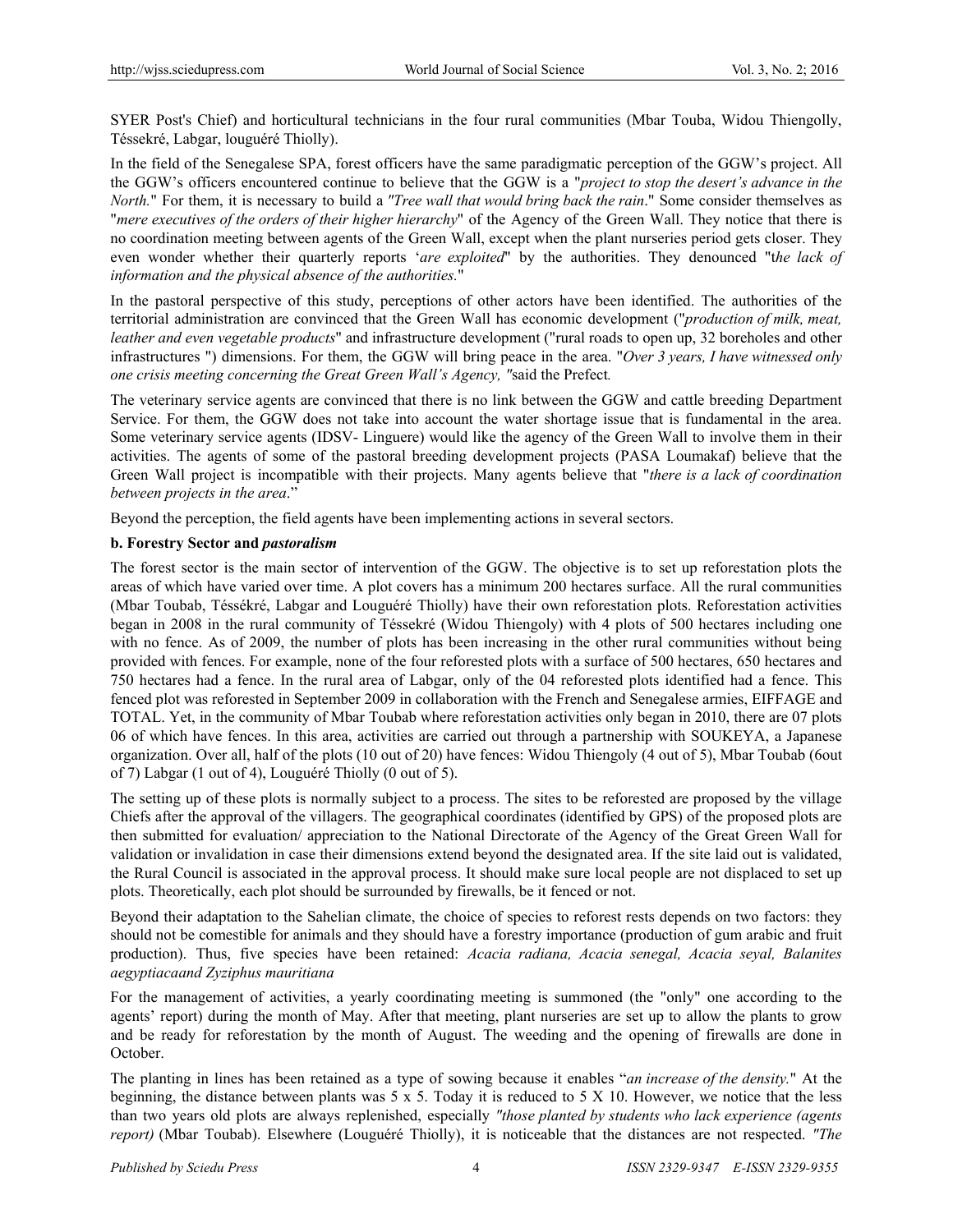# *spacing between plants is not respected because of the natural regeneration"*, some field workers answered.

The technical difficulties are related to the quantification of the plants, the destination of the seeds in plastic sheets and the expertise of the summer volunteers. Everywhere, it was observed that a significant amount of nursery plants withered then died in their plastic sheaths during the month of April. These were nursery plants of the previous year. An agent helped us better understand the impact of this phenomenon: "*Every year, about 30,000 plastic sheaths containing the plants are buried or burned*," even if *"all the plots reforested by students are replenished later on."* 

The implementation of reforestation plots has effects on *pastoralism*. On the field, there are some effects on the pastoral rangeland and the transhumance circuits. There is first a change of the plan of grazing. Indeed, some cattle farmers find that plots are too close to their hamlets. Thus, in the long run, they will impede the traffic of at least one component of the livestock. Indeed, calves and cows graze in opposite directions in order to enable the owners (families) to take the milk before the calves feed themselves. Thus, the plots of the GGW have an indirect effect on food and family income sources.

Besides, it is necessary to note again a slight effect in the availability of fodder. The plots also produce straw and pod that people should be able to exploit. In the area of Mbar Toubab, from June and "*for 45 days, every week, a maximum of 100 permits are issued freely for the exploitation of the plots.*" Thus, "the *local people can have a five-day permit every week contrary to outsiders (usually transhumants) who have two days renewable* ". So, to have access to the fodder, farmers have to go through the service of water affairs and forests. This situation is variously appreciated. According to the same agents, "*The organization operates in such a way that the inhabitants consider themselves entirely as the owners of the plots to the point of acting as policemen and these results in fewer offenses.*" However, they are quick to add *"those who commit offenses are taken in custody for 48 hours. Beyond that period, they are sent to jail if they do not pay the bail*. Some farmers however note that that "*there is a total confusion concerning the access permits to the plots because they choose collaborators among us*."

Beyond these confusions, farmers particularly denounce the difficulties of providing animals with water to drink when tree nurseries are being set up (May-July). During this dry and hot period, the bovine cattle drink only one day over two. Breeders believe that *"since the creation of tree nurseries, creatures without soul (plants) are privileged to the detriment of creatures with souls (cattle)."*

Beyond the rangelands, the reforestation plots also enable the populations to diversify their sources of income through the establishment of tree nurseries (May to August) and the reforestation (August and September) and the surveillance of plots (October June). Theoretically, this activity constitutes an important source of income (35,000 CFA francs a month for the guarding) but on the field, some say that the workers do not respect the duration and the officially fixed amounts because the contracts are unwritten and informal. In some areas (Tessékré-Widou and Labgar), we have not met any guard while elsewhere (in Mbar Toubab and Lougueré) the guards only show up if they are informed, in advance of our arrival. Confidentially, some guards explain that they are only paid 5 out of the 9 planned months.

The plastic sheaths for seed nurseries are either burned or buried. Although it appears difficult to measure their impacts within this study, it is certain that these plastic bags have short or long-terms environmental effects considering their quantity.

## **c. Horticultural sectors and** *pastoralism*

In all the rural communities, the Great Green Wall works with a Female Empowerment Group (FEG) that sets up multi-purpose gardens. To this end, four horticultural agents have been recruited by the FEG to accompany horticultural productions. The areas of the multi-purpose gardens vary from 5 ha (Téssekré and Mbar Toubab) to 7.5 ha (Widou Thiengolly). In general, one part (one third or one half) is devoted to gardening and the rest to the cultivation of fruit trees.

To manage these gardens, women are organized in Economic Interest Group (EIG) comprising 145 members (Mbar Toubab). They are divided into groups of 20 to 50 people who relay each other. In some areas, there are 6 or 7 groups (Widou, Labgar) and each group only comes one day a week. In other areas, there are 3 groups and each group comes twice a week, except on the day of the weekly market.

The technical training has been provided by the Agency of the Great Green Wall; however, they claim they have not yet have received any retraining (Labgar), even if the daily monitoring is performed by horticultural agents of the GGW. Technically, the gardens are equipped with an operational drip irrigation system although women use watering cans of 20 liters, especially in Labgar.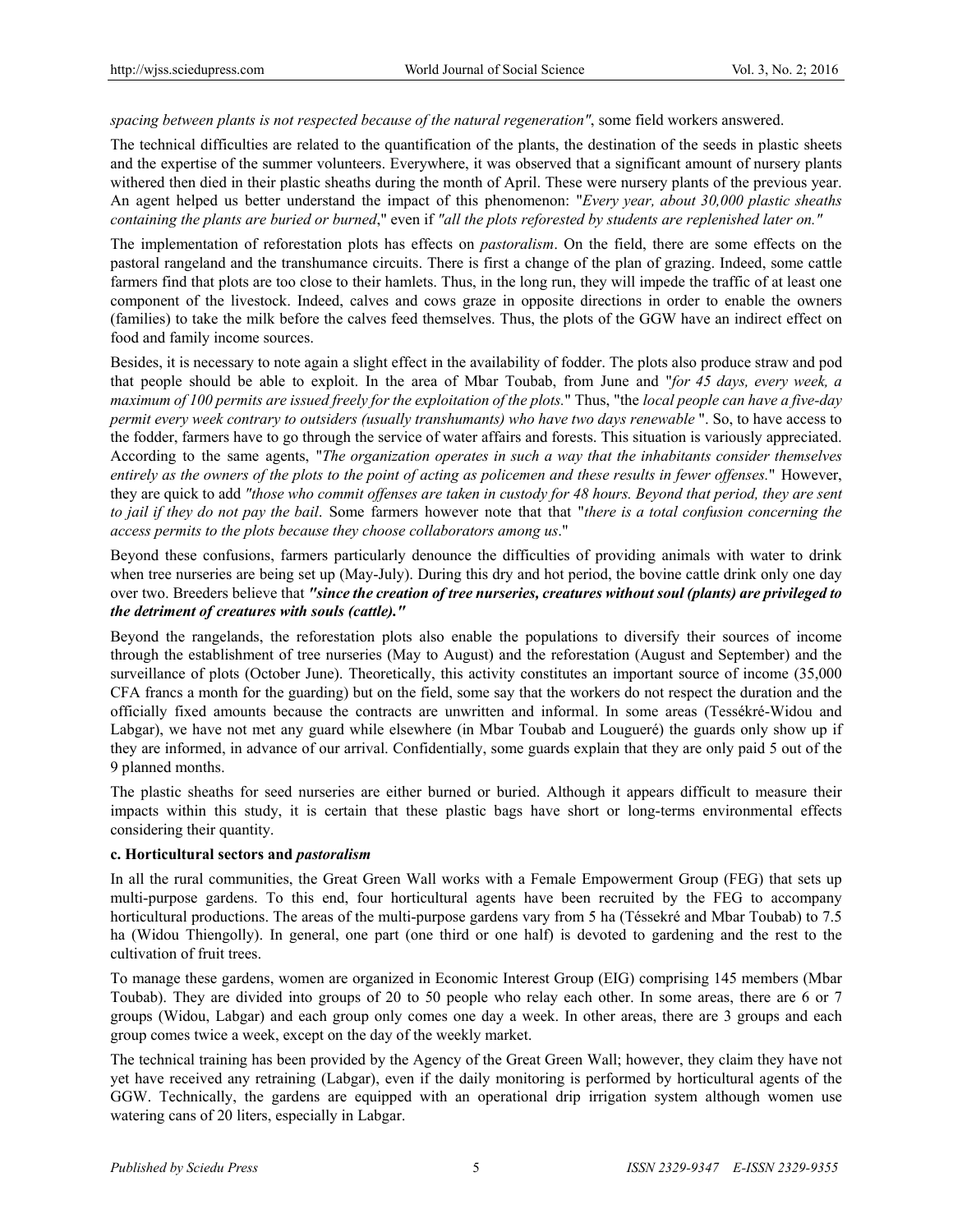Women run the garden with full sovereignty; they decide which expenditure has priority. In general, inputs (seeds, fertilizers), the small equipment as well as the water are provided by the Agency of the Great Green Wall, but women may buy additional seeds. This was the case in Mbar Toubab. The women of this locality decided to fire the security guard because they could not afford it. They involve local mutual and credit banks in their loan process (Mbar Toubab). Everywhere, the harvested crops (fruits and vegetables) are sold cash or credit to group members in the garden. The money from the harvest is then loaned to women who pay back within a maximum period of 5 months with a 10 % interest rate.

However, women face several difficulties. In general, they complain about the lack of water and the delay in the availability of the inputs that are in addition deemed insufficient. In Widou, they denounce the theft of scrap metal and the vulnerability of the fence that is not high and strong enough to resist against small ruminants and thieves.

The actions in the horticultural sector have effects on *pastoralism*. In general, the activities of the multi-purpose garden put additional pressure on the availability of water. For farmers, "*the multi-purpose gardens are not compatible with pastoralism,"* the farmers say even if they acknowledge that they "*gardens improve the quality of meals*". Beyond that, these gardens also have economic effects on the members of the FEG. Indeed, the money gained from the sale of crops is then lent to women who pay back within a period of 5 months with an interest rate of 10%. They set up as a kind of "tontine", which enables those who want to fund other activities to do so. For example, some women buy bags of millet that they loan each other other for 2 to 5 months.

Yet, most women seem to appreciate more the social dimension of the multi-purpose gardens rather than its economic aspect. The gardens allow women to "escape" the routine daily housework and especially to break the social isolation imposed by the scattered habitat. Gardening activities reinforce the solidarity between women. In addition, the proximity of the garden enables them to get commodities nearby and not to go to Ndioum or Linguere.

#### **d. The other sectors and** *pastoralism*

Next to these two key sectors, field actions also concern the water sector, the social sector and the sector of tourism whereas poultry farming and fish farming would be longer-term targets.

In the water sector, the intervention of the GGW is not systematic. Nevertheless, two major actions were carried out, especially in Labgar. These include the establishment of a retention basin even though people say that the investment did not, in any circumstance, change the functionality of the former temporary pond. For them, "*the basin retains water only for a very short time*." However, they highly appreciate the GGW's 30, 000 francs CFA investment to change the drilling machine. People consider that it is "*the best operation carried out*" by the agency in the area.

In the social sector, the agency of the Great Green Wall is involved in food and nutrition security by distributing food to the populations. The latter regret the fact that these actions are no longer performed. Moreover, people benefit from free medical consultation days with *'the Red Cross and the Ministry of Youth during periods of reforestation*".

The Great Green Wall had initiated a touristic project through the establishment of an animal reserve for the community in the reserve pastures between Widou and Tessékré. The populations who made it fail despite the intervention of the Prefect strictly rejected this project. The President of the Rural Council and the majority of people were strongly opposed to the creation of an animal reserve despite the exchange visit organized by the GGW at Bandia animal reserve and the National Sanctuary of Birds at Djoudji (PNOD). The minority that supported this project lives in the western area of the boreholes of Widou towards Mbar Toubab, an area that was not contiguous to the reserve pasture. Beyond the immediate interest of conserving a grazing reserve area, this project stirred latent social conflicts between the communities that live in the Western and Eastern areas of the boreholes of Widou that date back from the establishment of the plots of the German Project in the area. The conflict finally affected the whole forestry-pastoral area as a result of the game of alliances. The population in the area of Labgar radically stood up against the project while that of remote Thiargny (the place of origin of the implementing Minister) attempted to support the project.

The opposing populations diplomatically retort that "*the reserve would not be profitable to them due to the fact they do not have the capacities to build and maintain it."* Those who are for the project argue that nobody has the right to oppose the power of the State. Administratively speaking, the project did not meet the standards of the forest areas' classification in Senegal. Indeed, the sylvo-pastoral area of Senegal is divided into four main protected/classified areas. In the West, there is the sylvopastoral Reserve of the North (the area of the conflict) and the sylvopastoral reserve of the South. In the East, we have the Fauna Reserve of the Northern Ferlo (RFFN) and the Fauna Reserve of the Southern Ferlo (RFFS). The GGW should extend through the territories of the Fauna Reserve of the Northern Ferlo (RFFN). It is likely to succeed and make investments on the wildlife fauna**.**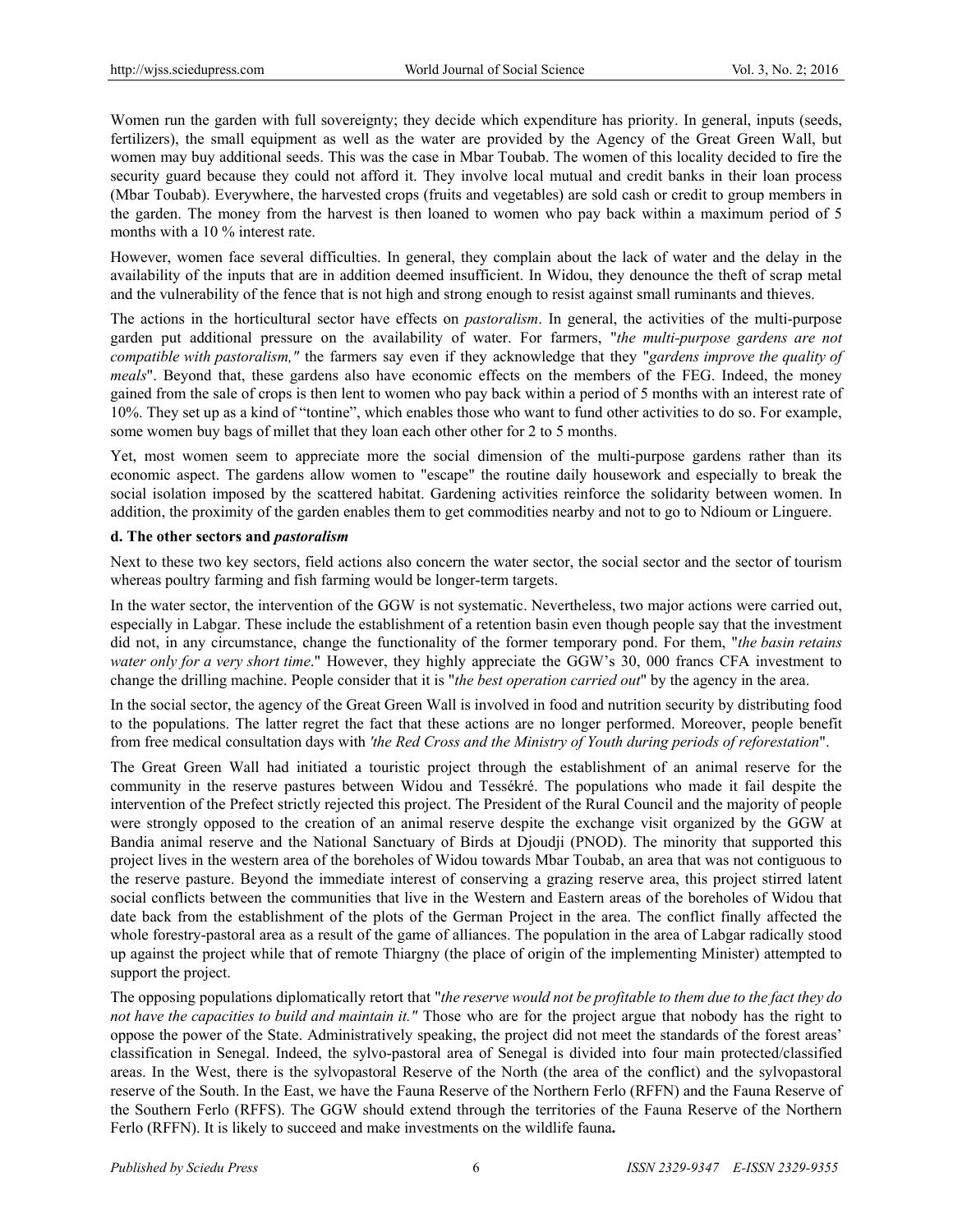It is remarkable that in the pastoral areas the GGW has no actions that directly concern the production sector and animal health.

#### **4. Discussion / Conclusion**

The technicians of the water affairs and forestry service, those of the breeding service and projects still have a sector-based perception (forestry) of the Great Green Wall Project while the administrative authorities believe that it is a holistic one. This analysis goes beyond the field actions. From field actions, the GGW constitutes effectively a forestry project with diversified actions including horticulture.

Despite the proliferation of reforestation plots, it is not easy to draw the conclusion that steppes are resilient in terms of ecosystem. There has been, of course, the introduction of plant formation but their lines distances do not necessarily correspond to those generally defined for a steppe. However, in the long run, once the fences are removed and interactions with the physical and social environment regularly happen, ecosystem resilience will be more perceptible. Currently, there is a change of pastoral rangelands plans for those who are close to the reforestation plans. Moreover, the difficulty to have access to water caused by horticultural gardens and plant nurseries has an effect on the time and the organization of the pasture. Furthermore, reforestation sites are "*fodder banks*" while the local *pastoralism* works more with grazing reserves areas.

The resilience of the pastoral people in what could be called goodwill of the GGW. It concerns health and food security and societal transformation. It consists first in distributing food (food security), organizing medical consultations and buying pumps for the drilling. The recruitment of young people as temporary employees (in nurseries, reforestation and guarding) also contributes to the pastoral resilience of families because it enables to increase and diversify incomes in pastoral farms. However, these actions can also be considered as social transformation and pastoral development ones.

Indeed, the provision of paid jobs to young people in full sylvo-pastoral areas represents an important development element which starts influencing people's mind. It not only enables to have income but, above all, it contributes to peace and security in the area. A lady clearly reinforces our view when she states: "*You must find jobs for our children, otherwise they will become cattle thieves, drug addicts and alcoh*olics."

Moreover, beyond the contribution to the quality of food and income from tontines, the multi-purpose gardens help break the isolation of rural women in their camps and their hard labor of fetching water from the boreholes. The women's multi-purpose garden creates new bonds and strengthens the solidarity between them. The loans made via tontines encourage women to work harder to preserve their Fulani moral integrity. Thus, in the sovereign management of the multi-purpose garden, they make decisions and arbitrate between expenditures (purchase of inputs, removal of guards). In reality, activities and relationships in the gardens create a socialization that allows them to acquire new skills and strengthen their capacities.

Basically, the actions of the GGW in the SPA of Senegal has an important dimension on gender issue enabling women to strengthen their capacities and young people to have access to employment. These two types of actors hope for an economic development going beyond the gardens. In fact, women want to better learn how to process and preserve the milk but also to sew or to grind cereals with machines…Above all, they want their children to attend schools. Consequently, a small reorientation towards the water sector is expected to free women and children from water duty, especially during school time unless an adaptation of the school calendar is negotiated in this area.

In any case, the project GGW obviously endeavors to go beyond ecosystem resilience to become a development project. Nevertheless, it is still dominated by a sectorial approach which does not facilitate the integration of actions. This approach favors mostly *participative* behaviors o the part of agents and participating ones on the part of some breeders. The agents' behavior is all the more visible because they are primarily agents of the water affairs and forest water service responsible for, above all, authoritarian implementation of forestry police. Moreover, even some horticultural agents of the GGW often bear the cost of the interventionism of some forest officers, which indicates the Great Green Wall's staff lack experience and practice. This absence is responsible for the paradigm of "*desert advance or tree wall* "in the minds of all the field agents interviewed. The proliferation of coordination meetings, as well as the recruitment and the training of its own agents, could allow to turn the GGW into sustainable project managed by an independent agency.

This better evolution will be optimized through the creation of multidisciplinary teams but also the performance of Environmental Impact Studies to better define the orientation of the actions. These studies will help better define and consider the peace and security of the area, the income-generating sectors, the intervention approaches and the